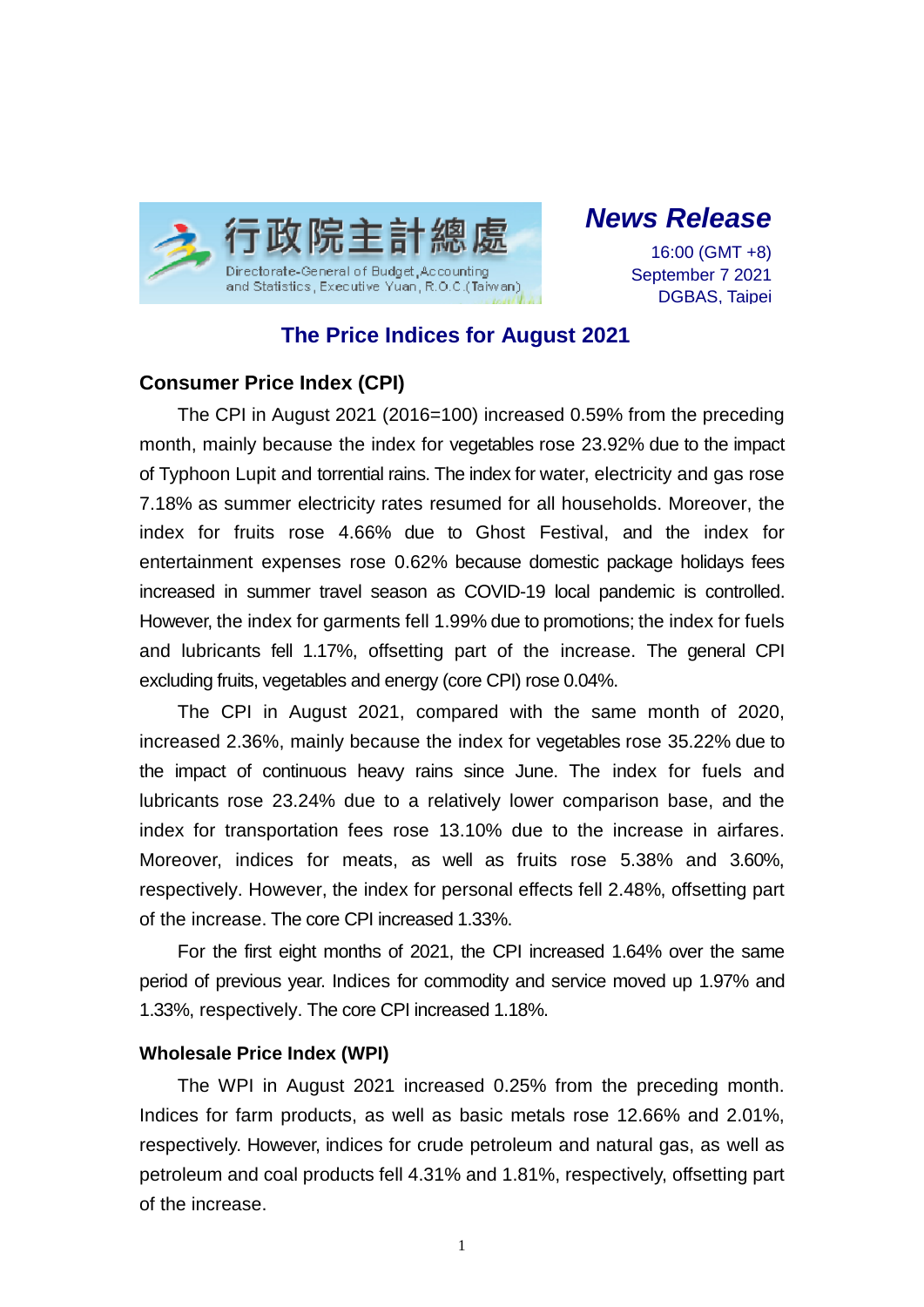The WPI in August 2021, compared with the same month of 2020, increased 11.88%. Indices for quarrying and mining products, petroleum and coal products, as well as basic metals rose 56.95%, 44.39%, and 42.61%, respectively. Moreover, the index for chemical material, other chemical products and pharmaceuticals rose 27.60%. However, the NTD appreciated 5.81% against the USD, offsetting part of the increase. The price index for domestic sales excluding imports (DPI) increased 15.66%, import price index (IPI) and export price index (EPI) also rose 12.56% and 8.62%, respectively.

For the first eight months of 2021, the WPI increased 7.43% over the same period of previous year. The DPI, IPI, and EPI also rose 10.67%, 8.34%, and 4.32%, respectively.

### **Producer Price Index (PPI)**

The PPI, the price index for products domestically produced, in August 2021 increased 0.64% from the preceding month. Indices for farm products, basic metals, as well as fabricated metal products rose 20.80%, 2.01%, and 1.78%, respectively. However, the index for petroleum and coal products fell 1.76%, offsetting part of the increase.